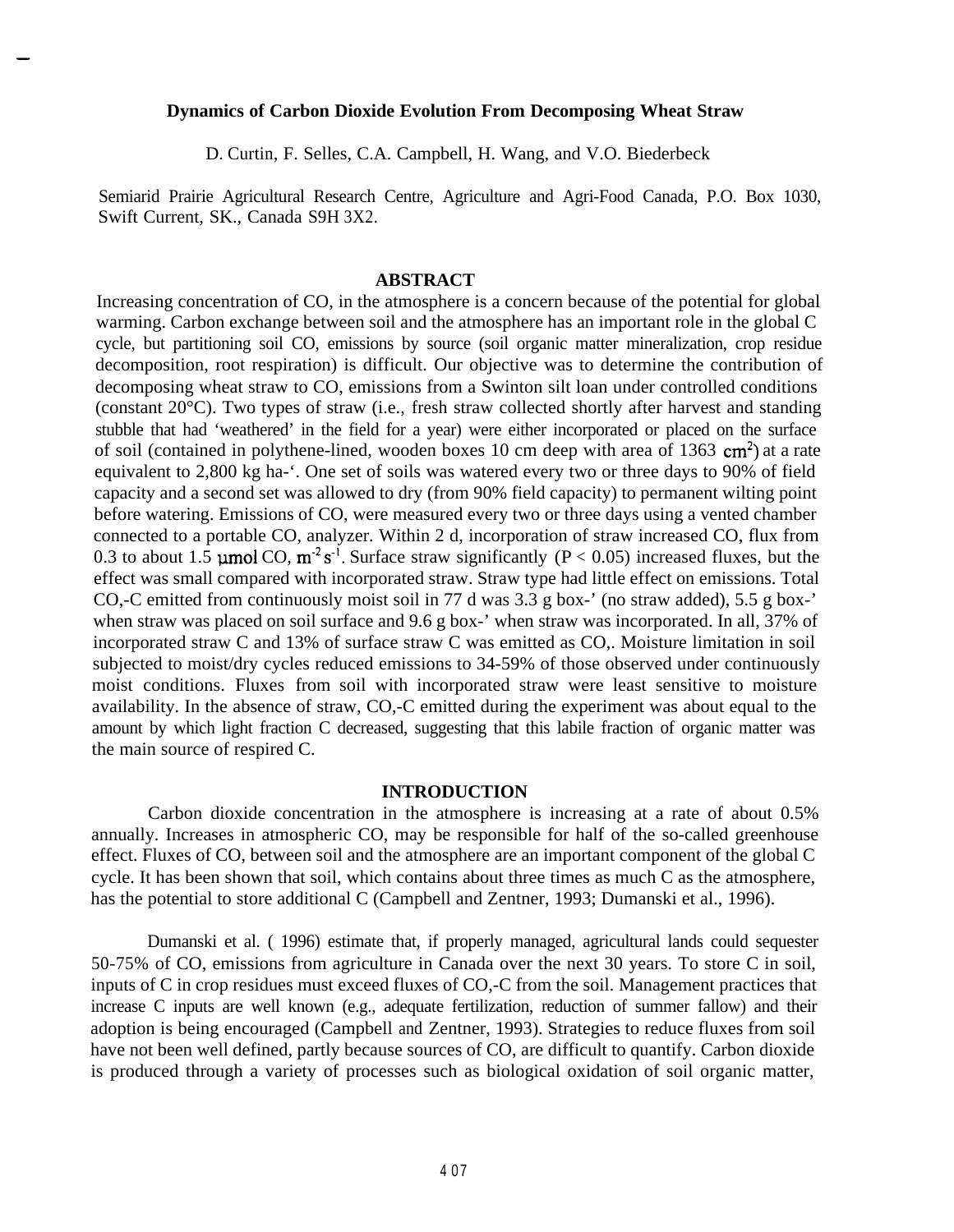decomposition of crop residues, and metabolism of plant roots. Information on the relative contributions of these processes is needed to interpret soil CO, flux measurements (Fortin et al., 1996). The objective of this study was to determine the contribution of decomposing wheat straw to CO, emissions from soil under controlled conditions.

# **MATERIALS AND METHODS**

### **Soil and Straw Collection**

A bulk sample of a Swinton silt loam (Brown Chemozem) was taken in November, 1994 from the top 15 cm of a field had been summer fallowed in the preceding growing season. The soil was sieved ( $\lt$  4 mm) while still field moist (145 g H<sub>2</sub>O kg- $\cdot$ ). Visible plant residues were removed by hand.

Two types of wheat straw were used, i.e., 'fresh' straw from the 1994 crop and 'weathered' straw from the 1993 crop. The weathered straw consisted of standing stubble on plots that had been chemically fallowed in 1994. Both straw types, which were from the same variety (cv. Lancer), were collected in November, 1994 from plots at the Semiarid Prairie Agricultural Research Centre, Swift Current, SK., by cutting stubble 4-5 cm above the soil surface. The straw was air-dried in the laboratory and cut into 2.5 cm lengths using a scissors.

#### **Treatments and Measurement of CO, Fluxes**

Subsamples (15 kg) of field-moist soil were placed in wooden boxes (39.5 x 34.5 x 10 cm) lined with black polythene sheets and packed to a bulk density of 1 .O Mg  $m<sup>3</sup>$ . The boxes were placed in a greenhouse for three weeks to allow the effects of soil disturbance on CO<sub>2</sub> emissions to subside. Distilled water was added (as a fine mist) every 2-3 days to return the soil to field moisture content.

Straw was applied at a rate of  $38.2$  g per box, equivalent to  $2,800$  kg straw ha<sup>\*\*</sup>, which is about the average straw yield in semiarid areas of Saskatchewan (Campbell and Zentner, 1997). Straw treatments consisted of a no-straw check and two straw types, distributed evenly on the surface or mixed uniformly into the soil. For all treatments, soil was removed from the boxes, mixed (either with or without straw), and repacked to the original bulk density. After application of straw, the boxes were transferred to a growth chamber (maintained at 20°C and 60% relative humidity throughout the experiment). The next day, distilled water was applied to all treatments to increase soil moisture content to 220 g  $H_2O$  kg<sup>-</sup>' (90% of field capacity).

One set of soils was watered every 2-3 days to compensate for evaporative losses (referred to as the continuously moist treatment) and a second set was allowed to dry to about permanent wilting point before addition of water (moist-dry treatment). To minimize damage to soil aggregates due to droplet impact, watering was always done by misting with distilled water from a handoperated spray can. An aluminum collar (15 cm internal diameter) was inserted to a depth of 4 cm in each soil box to facilitate measurement of CO, emissions by the chamber method (For-tin et al., 1996). The collar remained in place throughout the experiment. Except during watering and measuring, the growth chamber was in darkness. The experimental design was a randomized complete block with three replicates.

Emissions of CO, were measured using a portable infrared analyzer (LiCor Model LI-6000, LICOR Inc., Lincoln, Nebraska) to determine accumulation of  $CO<sub>2</sub>$  in a vented chamber. The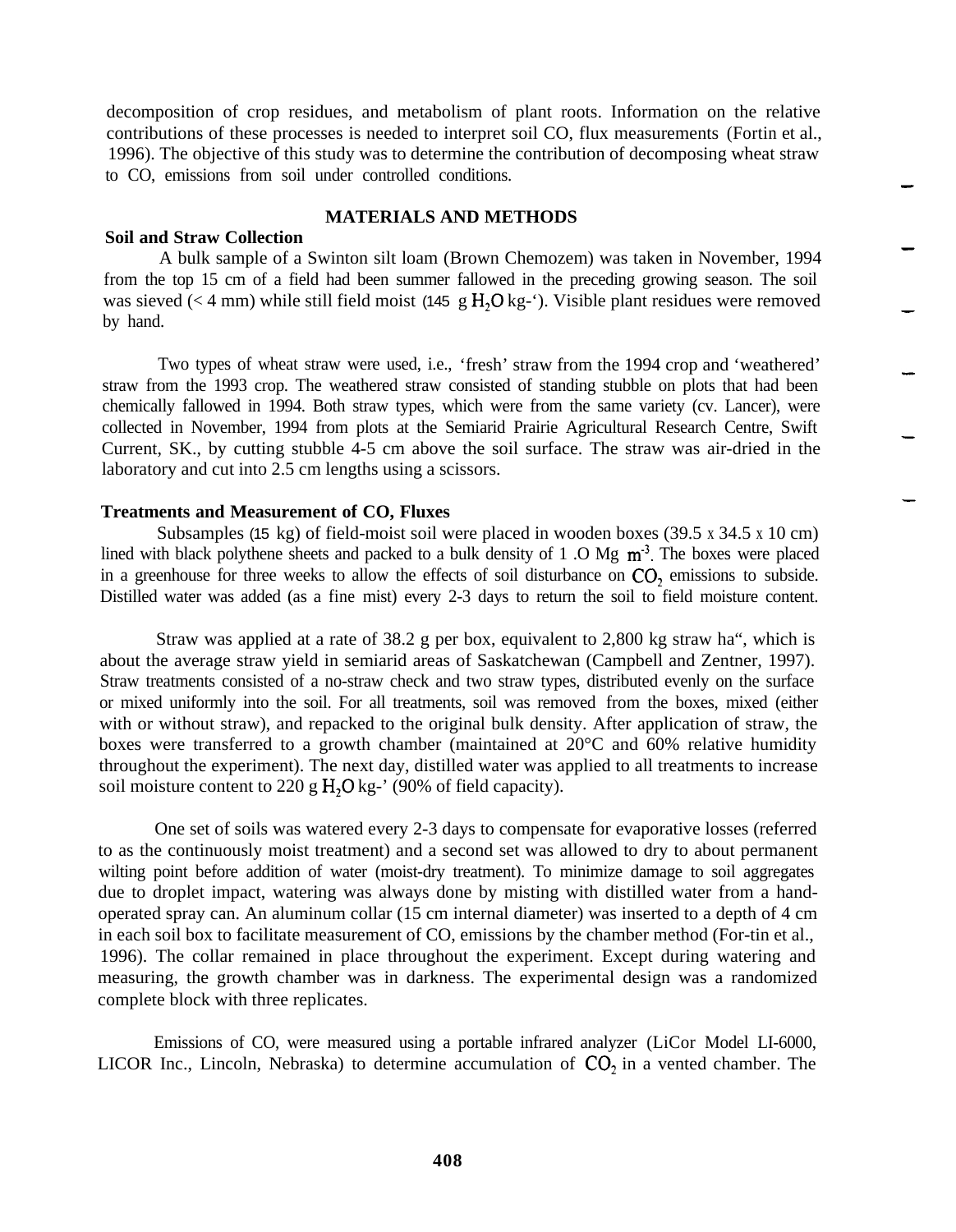chamber, which was attached to the collar using quick-fit clamps (a rubber gasket was placed between the collar and the chamber to provide an air-tight seal), enclosed an area of  $177 \text{ cm}^2$  and had a volume of 2 L. Fluxes of CO, [expressed as  $\mu$ mol CO,  $m^2 s^{-1}$  (1  $\mu$ mol CO,  $m^2 s^{-1}$   $\sim$  10 kg C ha<sup>-1</sup> day-') were calculated from the rate of increase in CO, concentration in the chamber during a 200 S deployment period. Accumulation of CO, in the chamber was linear over 200 s. Measurements of CO, emission were usually made every two or three days. Total CO, production during the experiment was calculated by linear interpolation of the mean fluxes and integration over time.

### **Analysis of Soil and Straw**

At the end of the experiment, straw was separated from the soil by sieving (< 4mm). The recovered straw was gently rinsed in distilled to remove adhering soil, dried at 60°C and weighed. Original and recovered straw were analyzed to determine cellulose, hemicellulose and lignin. Total N and C were measured using an automated elemental analyzer (Carlo  $Erba^{TM}$ , Milan, Italy). Samples of air dry soil were analyzed for light fraction (LF) organic matter as described by Janzen et al. ( 1992). The LF was separated by floatation on a dense liquid (NaI solution with specific gravity of 1.7) and analyzed for C using a Carlo Erba elemental analyzer.

#### **RESULTS AND DISCUSSION**

## **Fluxes of CO,**

Carbon dioxide emissions from soil responded rapidly to straw incorporation (Fig. 1). The first measurements (on day 2) showed emissions from straw-incorporated soil to be three to four times those found in the absence of straw. Surface-applied straw significantly  $(P < 0.05)$  increased CO<sub>2</sub> fluxes, but its effect was small compared with that of incorporated straw. Straw type had little effect on CO, emissions, presumably because the fresh and weathered straw had similar C:N ratio (127 and 132) and lignin content (78 and 83 g kg-'). Those are the major composition factors determining the rate of crop residue decomposition (Harper and Lynch, 198 1; Virgil et al., 199 1; Douglas and Rickman, 1992).

When moisture was not limiting (continuously moist soil), fluxes of CO, from strawincorporated soil were highest (1.5-2  $\mu$ mol CO,  $m^2 s^{-1}$ ) in the first few days of the experiment (Fig. 1). Emissions decreased with time to a minimum of about 0.5  $\mu$ mol m<sup>-2</sup> s<sup>-1</sup> (- day 50). The highest fluxes from the straw-incorporated treatments are comparable to those reported for fallow plots under favorable moisture and temperature at Lethbridge, Alberta (Ellert et al., 1994). Under continuously moist conditions, fluxes from soil with surface-applied straw and from the check treatment remained relatively constant over time (Fig. 1).

As the soil dried (moist-dry treatment), fluxes decreased to <0.25  $\mu$ mol CO, m<sup>-2</sup> s<sup>-1</sup> at moisture content of about 100 g kg<sup>-1</sup> (permanent wilting point of Swinton silt loam). Re-wetting the soil caused a flush of second flush of CO, production. Within 10 min of watering, the flux from straw-covered soil had increased to about 2  $\mu$ mol CO,  $m^2 s^{-1}$ , confirming that soil organisms can survive drought conditions and become active within minutes of soil wetting.

Total CO,-C evolved in 77 d ranged from 1.3 to 10.2 g **box**<sup>-1</sup>, depending on whether straw was applied, placement method and moisture availability (Table 1). It appears that decomposing straw may be more important than soil organic matter as a source of CO, emissions from crop land.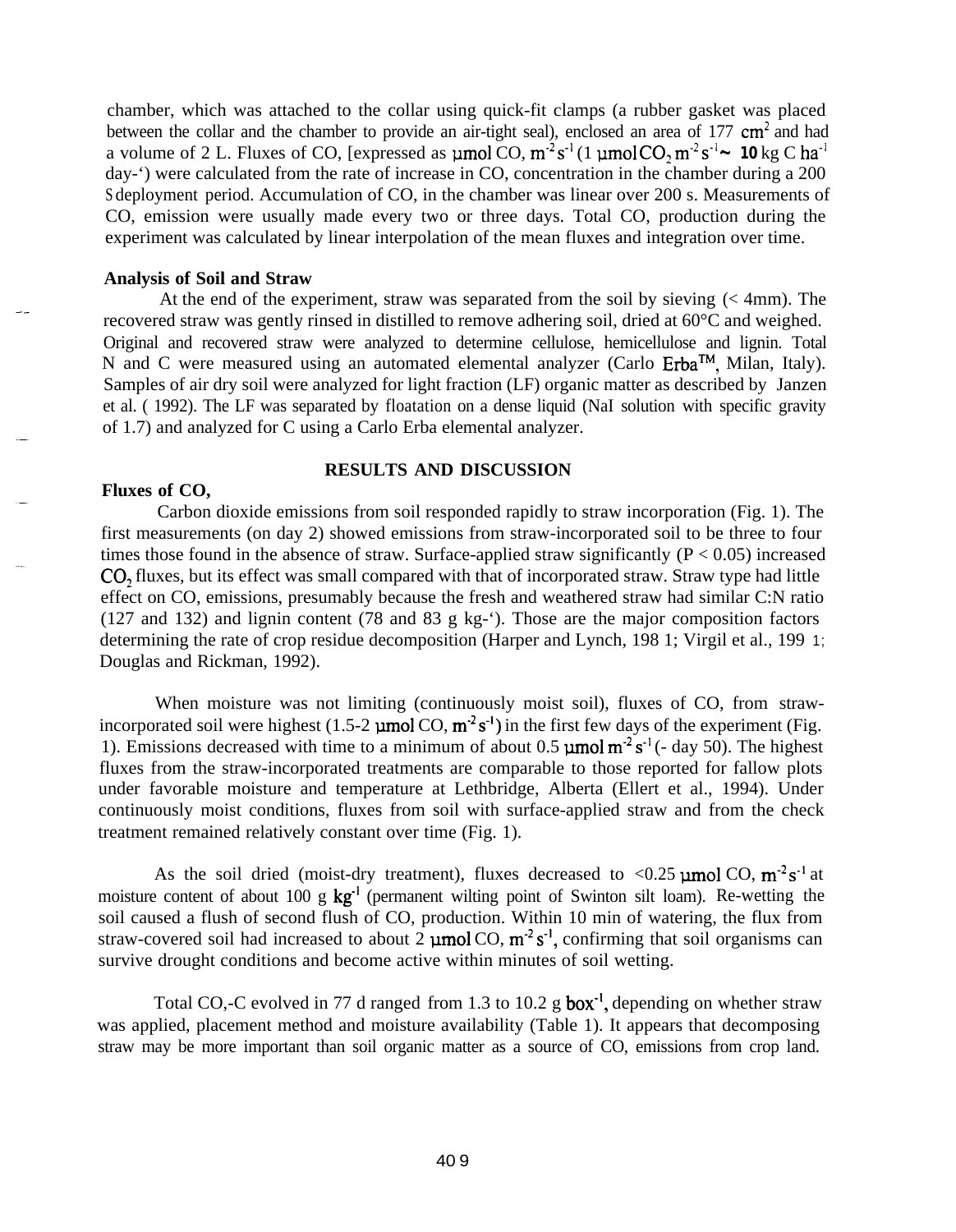| Moisture<br>regime        |                              | Incorporated<br>straw |           | Surface straw |           |  |  |
|---------------------------|------------------------------|-----------------------|-----------|---------------|-----------|--|--|
|                           | No straw                     | Fresh                 | Weathered | Fresh         | Weathered |  |  |
|                           | $9 CO2$ -C box <sup>-1</sup> |                       |           |               |           |  |  |
| <b>Continuously Moist</b> | 3.3                          | 9.0                   | 10.2      | 5.3           | 5.6       |  |  |
| Moist/Dry                 | 1.3                          | 5.3                   | 5.6       | 2.0           | 1.9       |  |  |

Table 1. Total amount of CO<sub>2</sub>-C evolved in 77 days as influenced by straw addition, placement method and moisture regime.

The proportion of straw-C evolved as CO, in 77 d (estimated by subtracting C evolved from no straw treatment from that produced by straw-treated soil) was 37% (average of two straw types) under conditions best suited to decomposition (straw incorporated into continuously moist soil). Even though moisture was a limiting factor, 24% of incorporated straw C was emitted as CO, in the moist/dry treatment. Comparison of amounts of C evolved from incorporated straw with those produced in the absence of straw (Table 1) suggests that decomposition of straw was less sensitive to moisture than was soil organic matter mineralization. A total of 13% and 4% of surface-applied straw was evolved as CO, in continuously moist and moist-dry soil, respectively. Emissions from continuously moist soil with surface straw may have been underestimated because measurements were made one day after watering. Monitoring showed that emissions from that treatment peaked within 1 h of watering, and then declined as the straw dried. The contribution of surface straw to CO, output from the soil system may be especially important where there are frequent rains. Inserting measuring chambers into straw-covered soil can be difficult, but removal of straw before chamber deployment is not recommended as it could result in underestimation of CO, fluxes.

Our data were reasonably consistent with the Douglas-Rickman model for straw decomposition (Douglas and Rickman, 1992). That model estimates decomposition of straw based on air temperature (degree days), soil moisture, and initial N content of the straw from the equation:

$$
In(Rs/Is) = k fN fW CDD
$$

 $[1]$ 

where In(Rs/Is) is the natural logarithm of the ratio of straw remaining to the initial amount of straw,  $\bf{k}$  is a general decomposition coefficient,  $\bf{f}$  is a coefficient that is dependent on the N content of the straw, CDD is cumulative degree days (calculated by summing daily degree days from the date straw was placed in contact with the soil), and  $fW$  is a coefftcient that ranges from 0.2 to 1, depending on soil moisture availability. For straw buried in soil with optimum moisture for decomposition,  $fW$  is assigned a value of 1 (Douglas and Rickman, 1992). In the case of straw incorporated into continuously moist soil  $f(\mathbf{W} = 1)$ , Eq. [1] slightly underestimated the amount of straw C remaining in the soil during the first 45 d of the experiment, and slightly overestimated it thereafter (Fig. 2). With fW equal to 0.3 for straw placed on surface of moist soil (Douglas and Rickman, 1992), Eq.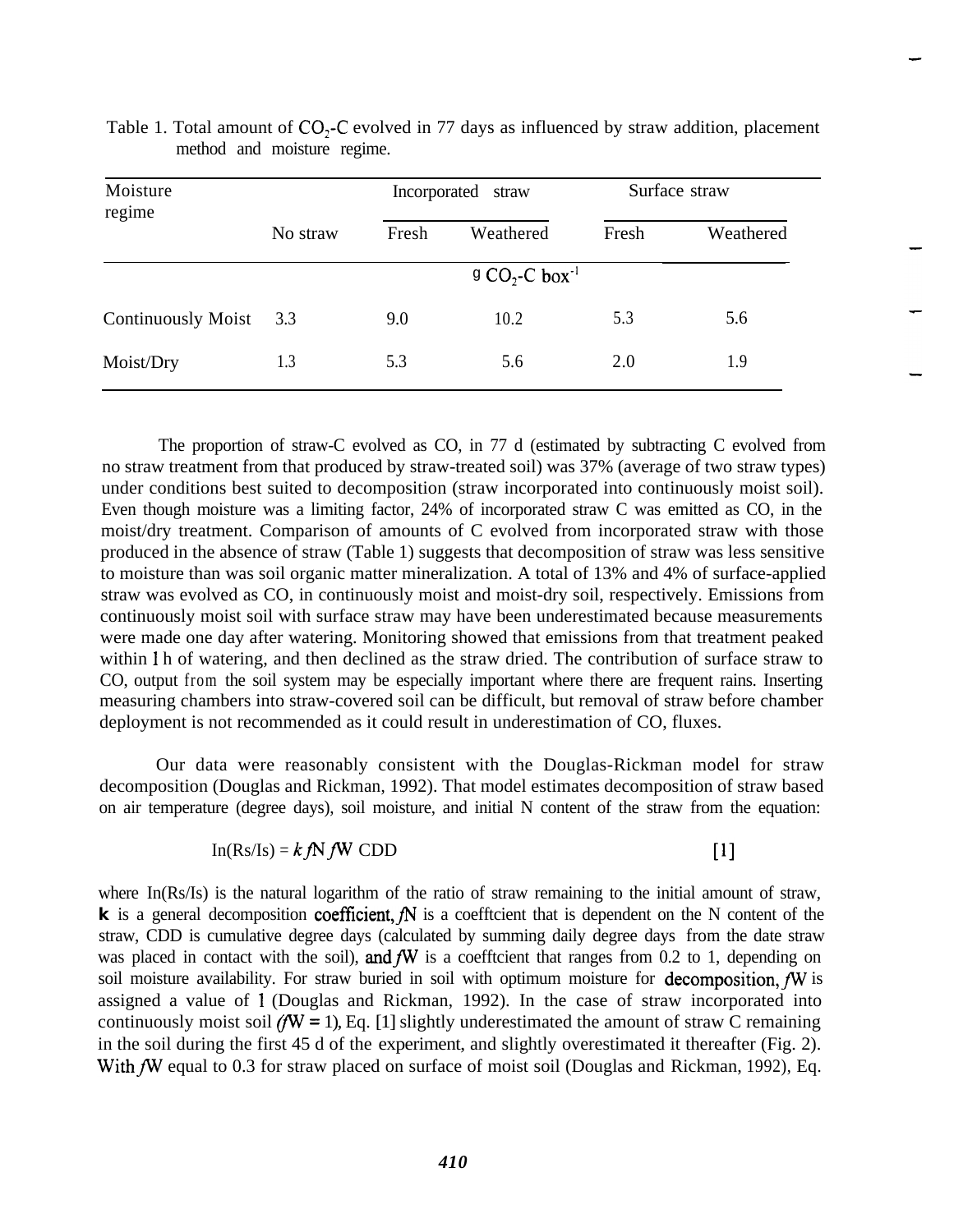[I] again approximated the amount straw C remaining as a function of time (Fig. 2). These preliminary results suggest that simple straw decomposition models could be useful in estimating annual or seasonal emissions of CO, from decomposing straw.

# **Changes in Straw During Decomposition**

Carbon in straw recovered from the soil following the experiment was inversely related to amounts evolved as CO,. Cellulose and hemicellulose were the main straw components used by decomposing microorganisms (Table 2). Only about 10% of incorporated straw cellulose and hemicellulose was recovered from continuously moist soil. Recovery of cellulose and hemicellulose was similar, indicating that these constituents were equally utilized by soil microorganisms. This is consistent with Harper and Lynch (198 1) who reported that the decomposition rate constants of cellulose and hemicellulose differ little. Even though dryness limited microbial activity in the moist/dry treatment, only about one third of straw cellulose and hemicellulose was recovered, suggesting that those components are decomposed at relatively low moisture contents. Recovery of lignin, the straw component that is most resistant to decomposition (Harper and Lynch, 198 1), was close to **100%** except when straw was incorporated into continuously moist soil, when only 52-54% was recovered (Table 2).

| Placement                       |                 |               |        |     |  |
|---------------------------------|-----------------|---------------|--------|-----|--|
| and moisture                    | Cellulose       | Hemicellulose | Lignin | N   |  |
|                                 |                 |               |        |     |  |
|                                 | Fresh straw     |               |        |     |  |
| Surface/Continuously Moist      | 70.6            | 67.8          | 88.1   | 121 |  |
| Incorporated/Continuously Moist | 11.6            | 8.7           | 52.3   | 112 |  |
| Surface/Dry-Moist               | 88.4            | 87.7          | 83.8   | 111 |  |
| Incorporated/Dry-Moist          | 32.7            | 33.9          | 88.9   | 124 |  |
|                                 | Weathered straw |               |        |     |  |
| Surface/Continuously Moist      | 72.6            | 68.4          | 94.3   | 130 |  |
| Incorporated/Continuously Moist | 10.4            | 11.0          | 54.3   | 134 |  |
| Surface/Dry-Moist               | 90.0            | 81.2          | 110.0  | 134 |  |
| Incorporated/Dry-Moist          | 33.4            | 36.3          | 94.3   | 150 |  |

Table 2. Percentage of original components of straw remaining after 77 day decomposition period as influenced by straw placement method, moisture regime, and straw type.

Changes in straw during decomposition included increases in N (Table 2) and decreases in the C:N ratio. When straw C:N ratio was plotted against the percentage of straw recovered from the soil, a curvilinear relationship was apparent (Fig. 3). An exponential function described the relationship between straw recovery and the C:N ratio (Fig. 3). Extrapolating this relationship to zero straw recovery suggested that C:N of decomposing straw could decrease to about 15. The relationship shown in Fig. 3 implies that, when its C:N ratio approaches 15, straw is degraded to the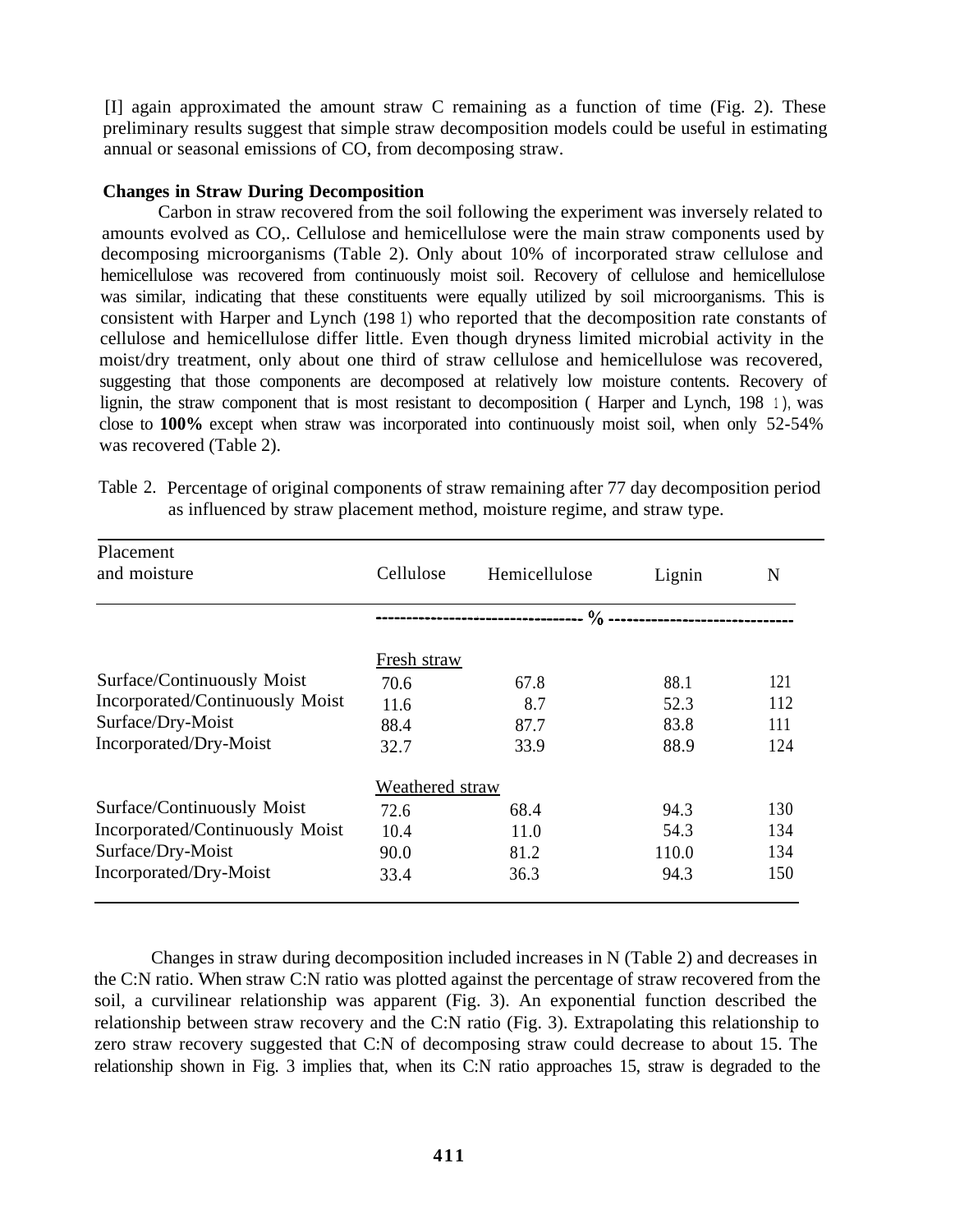extent that recovery by sieving is minimal. At that point, the decomposing material would meet the operational definition of LF organic matter (i.e., organic material that passes through a sieve and is isolated by density separation).

#### **Light Fraction Organic Matter as a Source of CO,**

Soil to which straw was applied tended to be higher in LF-C than untreated soil (Table 3), but the difference was not significant ( $P < 0.05$ ). Light fraction C was higher (significant at  $P = 0.02$ ) in soil subjected to moist/dry cycles than in continuously moist soil, presumably because of greater utilization of LF by microorganism under favourable moisture. Our results suggest that, in the absence of applied straw, LF may have been the major source of CO,-C. A comparison of LF-C in soil before and after the experiment, shows that it decreased from 1.47 to 1.20 g kg $(0.27 \text{ g kg} \cdot \text{'})$ in continuously moist soil and by 0.17 g kg-' under moist/dry conditions. These decreases, which amount to 3.5 and 2.2 g C box" under continuously moist and moist/dry conditions, respectively, compare well with CO,-C evolution in the absence of straw (i.e., 3.3 and 1.3 g box<sup>-1</sup>; Table 1).

Table 3. Light fraction C in soil at the end of experiment as influenced by straw addition, placement method, and moisture regime.

| Moisture<br>regime              | Incorporated straw |              |              | Surface straw |                 |
|---------------------------------|--------------------|--------------|--------------|---------------|-----------------|
|                                 | No straw           | Fresh        | Weathered    |               | Fresh Weathered |
|                                 | $\frac{1}{2}$      |              |              |               |                 |
| Continuously moist<br>Moist-Dry | 1.20<br>1.30       | 1.21<br>1.57 | 1.36<br>1.31 | 1.31<br>1.36  | 1.22<br>1.42    |

Light fraction C in the soil at commencement of the experiment was  $1.47 \text{ g kg}$ <sup>-</sup>.

While LF may be a good predictor of CO, production (C mineralization) under laboratory conditions where crop residues are removed by sieving the soil prior to incubation (Janzenet al., 1992; Biederbeck et al., 1994), in the field, the contribution of LF to CO, emissions may be relatively small compared with that of decomposing residues.

## **ACKNOWLEDGMENTS**

This research was funded by the Greenhouse Gas Initiative (Agriculture and Agri-Food Canada & Environment Canada). Technical assistance of Gary Winkleman, Jon Geissler, Dennis Dyck and Fran Juffinger is gratefully acknowledged. We thank Dr G. Wen for measurements of light fraction organic matter.

## **REFERENCES**

Biederbeck, V.O., H.H. Janzen, C.A. Campbell, and R.P. Zentner. 1994. Labile organic matter as influenced by cropping practices in an arid environment. Soil Biol. Biochem. 12: 1647- 1656. Campbell, C.A., and R.P. Zentner. 1993. Soil organic matter as influenced by crop rotations and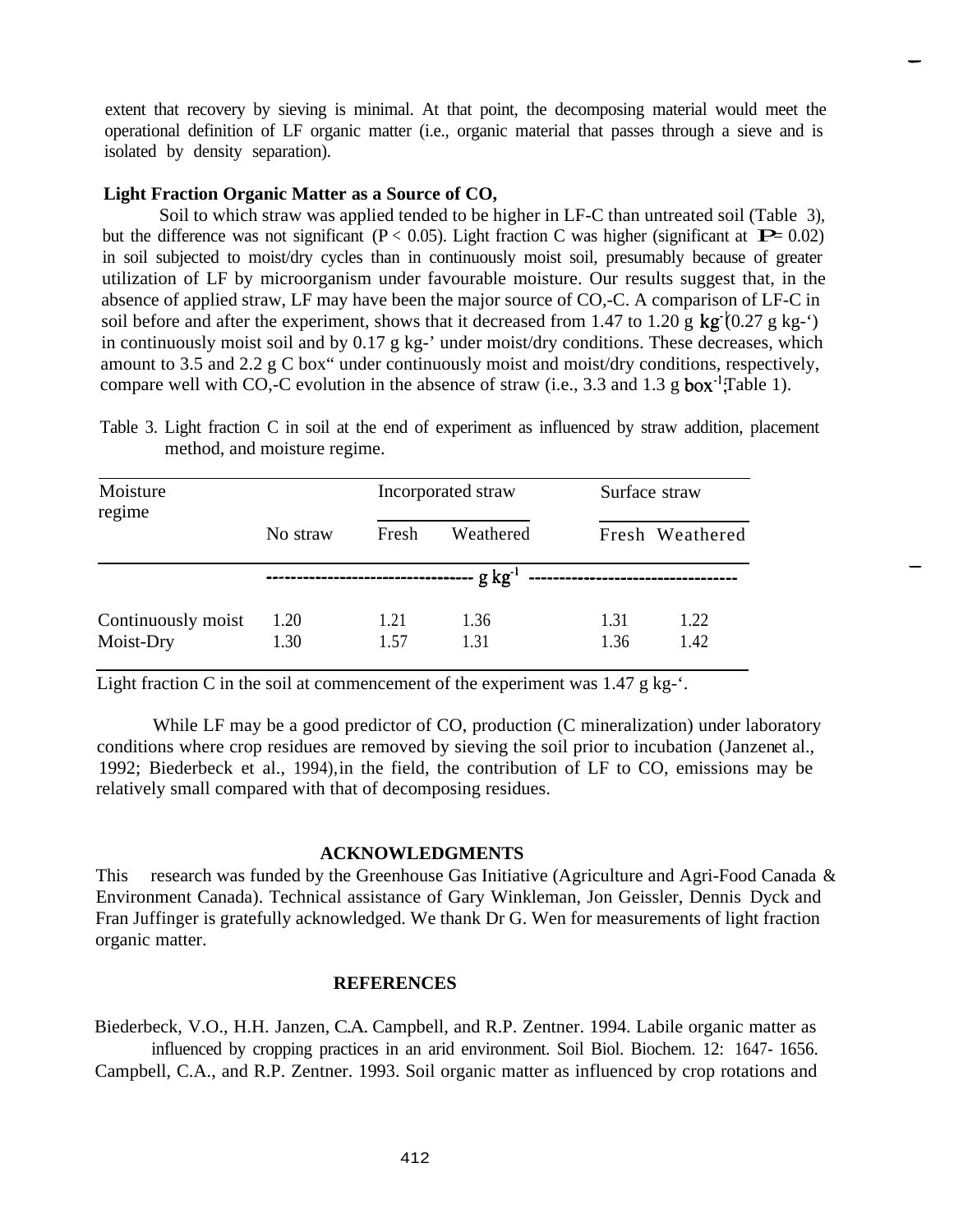fertilization. Soil Sci. Soc. Am. J. 57: 1034-1040.

- Campbell, C.A., and R.P. Zentner. 1997. Crop production and soil organic matter in long-term crop rotations in the semi-arid northern Great Plains of Canada. Pages 3 17-333 in E.A. Paul et al. (Ed.) Soil organic matter in temperate agroecosystems: Long-term experiments in North America. CRC Press, Boca Raton, FL.
- Douglas, C.L.Jr., and R.W. Rickman. 1992. Estimating crop residue decomposition from air temperature, initial nitrogen content, and residue placement. Soil Sci. Soc. Am J. 56: 272- 278.
- Dumanski, J., R.L. Desjardins, C. Tamocai, C. Monreal, E.G. Gregorich, and V. Kirkwood. 1996. Possibilities for future carbon sequestration in Canadian agriculture in relation to land use changes. Climate Change. In press.
- Ellert, B.H., H.H. Janzen, and S.M. McGinn. 1994. Carbon dioxide fluxes from prairie soils under contrasting management regimes. Presented at Conference on Global Change and Terrestrial Ecosystems, Woods Hole, MA. May 23-27, 1994.
- Fortin, M.C., P. Rochette, and E. Pattey. 1996. Soil carbon dioxide fluxes from conventional and notillage small-grain cropping systems. Soil Sci. Soc. Am. J. 60: 154 1- 1547.
- Harper, S.H.T., and J.M. Lynch. 1981. The kinetics of straw decomposition in relation to its potential to produce the phytotoxin acetic acid. J. Soil Sci. 32: 627-637.
- Janzen, H.H., C.A. Campbell, S.A. Brandt, G.P. Lafond, and L.Townley-Smith. 1992. Light-fraction organic matter in soils from long-term rotations. Soil Sci. Soc. Am. J. 56: 1799-1806.
- Virgil, M.F., D.E. Kissel, and S.J. Smith. 1991. Field crop recovery and modeling of nitrogen mineralized from labeled sorghum residues. Soil Sci. Soc. Am. J. 55: 103 l-1037.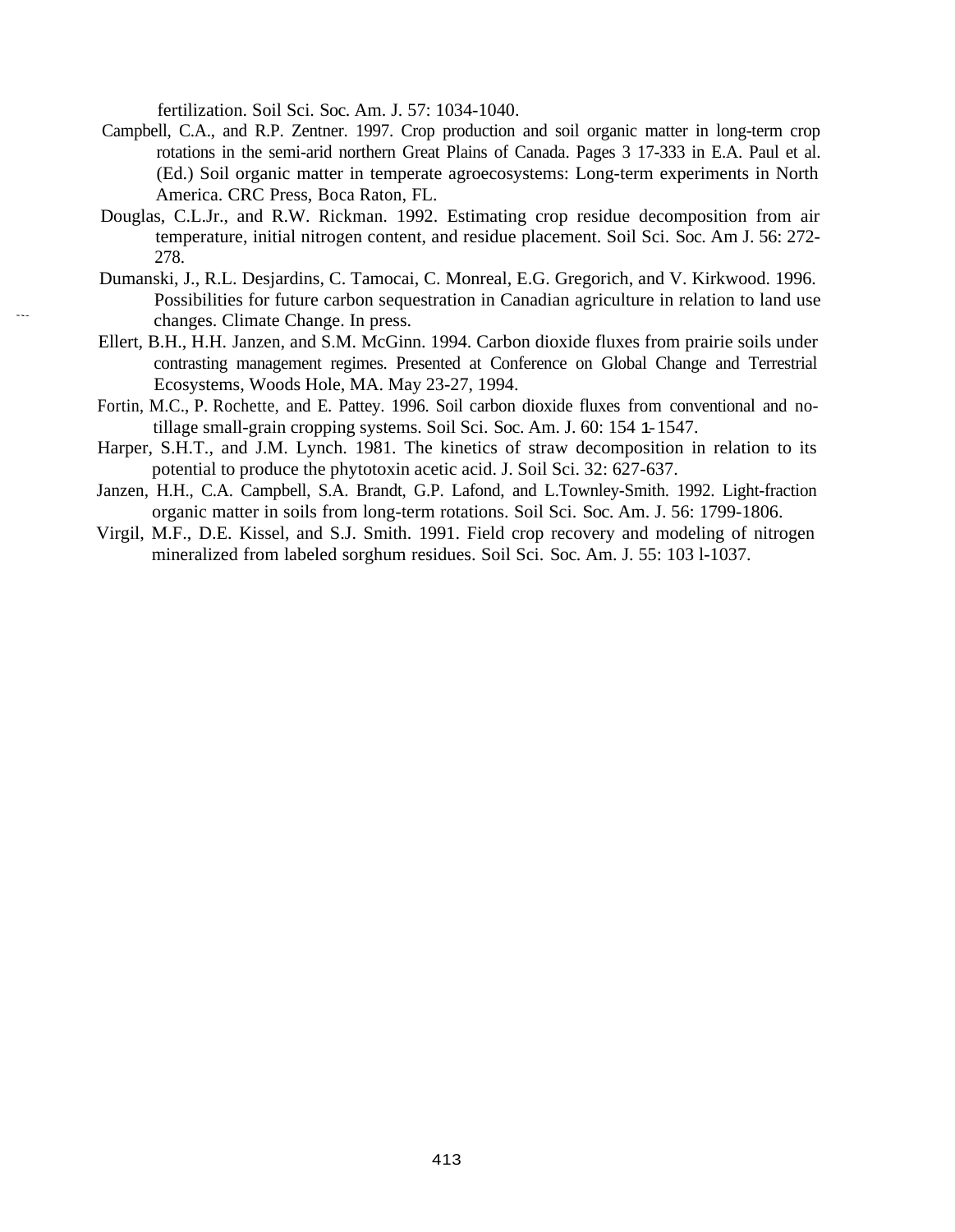

**Fig. 1. Fluxes of CO, from soil as influenced by straw addition, placement method, and moisture regime.**